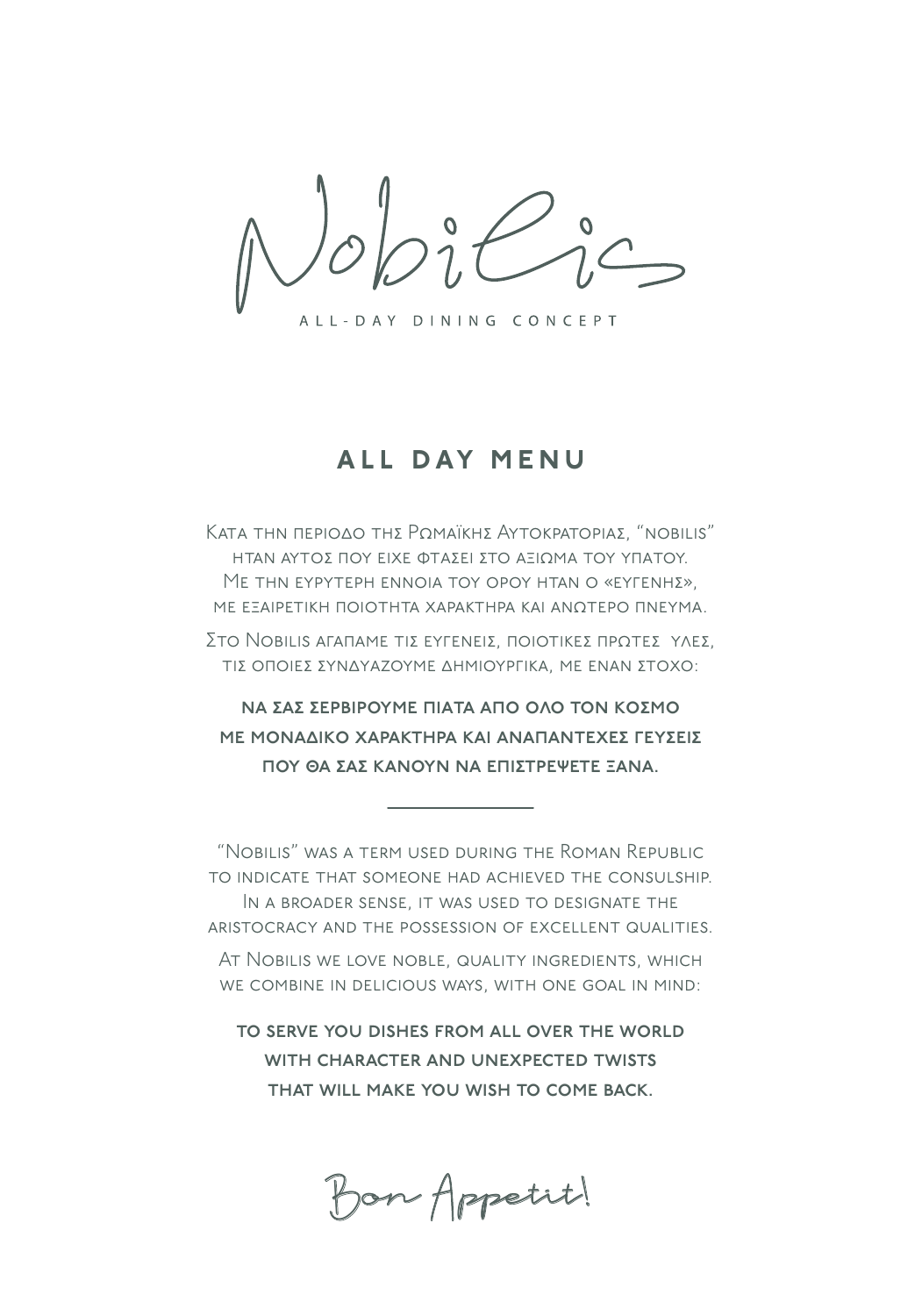Classic Cocktails Collection

Cosmopolitan Vodka, Triple Sec, Cranberry, Fresh Lime and Orange peel

Bloody Mary

Vodka, Tomato Juice, Fresh Lemon Juice, Worcestershire sauce, Salt flavored with celery, Pepper and Tabasco

Mint Julep

Canadian Whiskey, Angostura Bitter, Sugar, Mint and Lime wheel

### Paloma

Tequila Blanco, Fresh Lime ,Grapefruit Soda, Himalayan Pink Salt and Grapefruit

MOJITO

 Light Rum, Aged Rum, Sugar, Fresh Lime Juice, Soda, Mint and lime wheel

### **NEGRONI**

London Dry Gin, Caprano Antica Formula Vermouth, Campari and Orange peel

#### **MARGARITA**

Tequila, Triple Sec, Fresh Lime, Himalayan Pink Salt

#### Mai Tai

Rum and Aged Rum, Triple Sec, Sugar ,Orgeat Syrup, Fresh Lime, Mint and Maraschino cherry

### Almond Cigar

DARK RUM, AMARETTO LIQUEUR, LIME CORDIAL, CINAMON AND LIME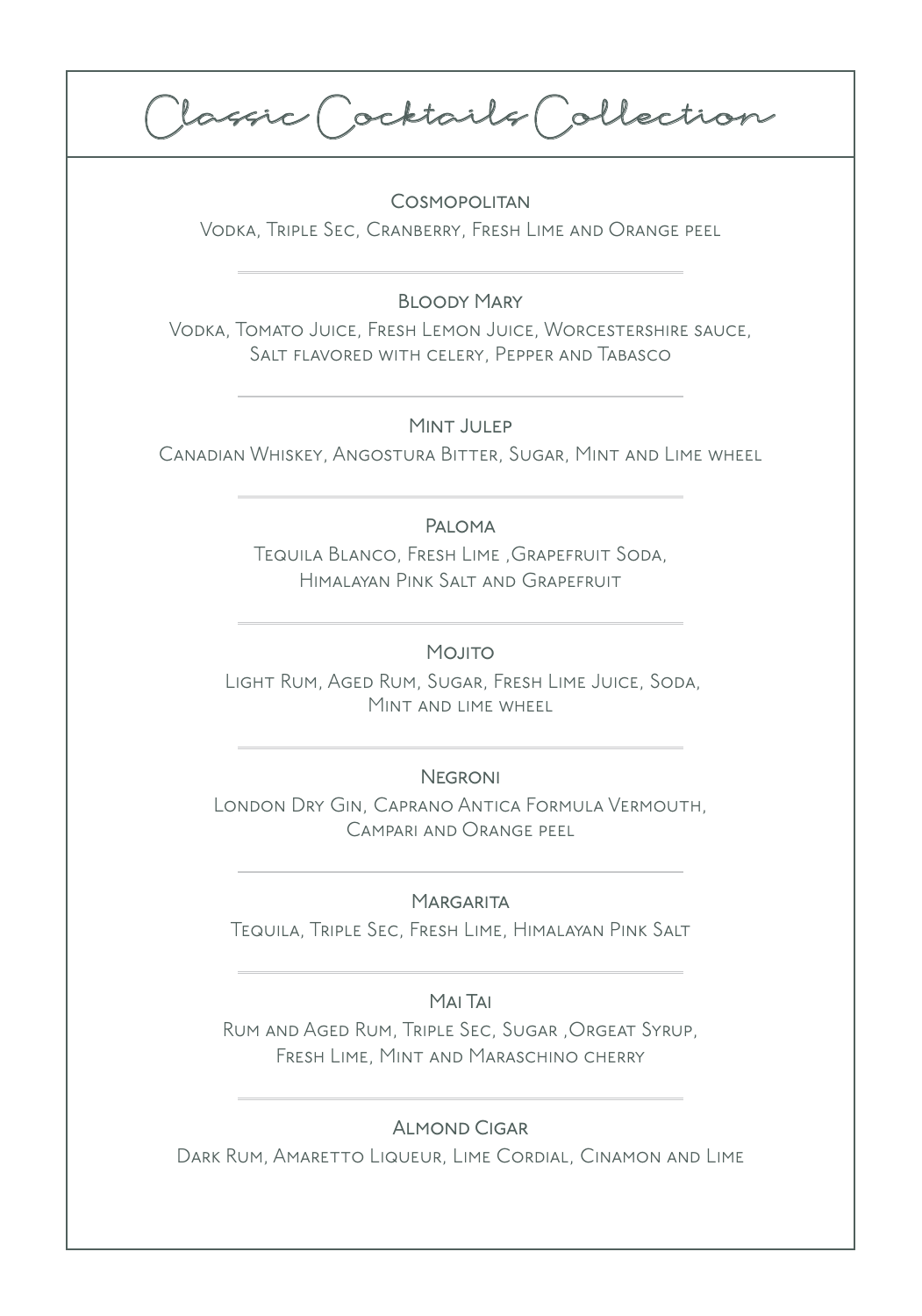Spa rkling Collection

Kir Royale Champagne, Crème de Cassis and lemon peel

Mimosa Champagne, Triple Sec and fresh orange Juice

Rossini Prosecco, Crème de fraise liquer and Strawberry

**WISDOM** 

Prosecco, Passoa Liqueur and Passion Fruit

**BELLINI** Proseco, Crème De peche and peach

> Kir WHITE WINE, CRÈME DE CASSIS and lemon peel

Aperol Collection

Aperol Classic

Twisted By Say

Prosecco, PINK GRAPEFRUIT, grapefruit and cucumber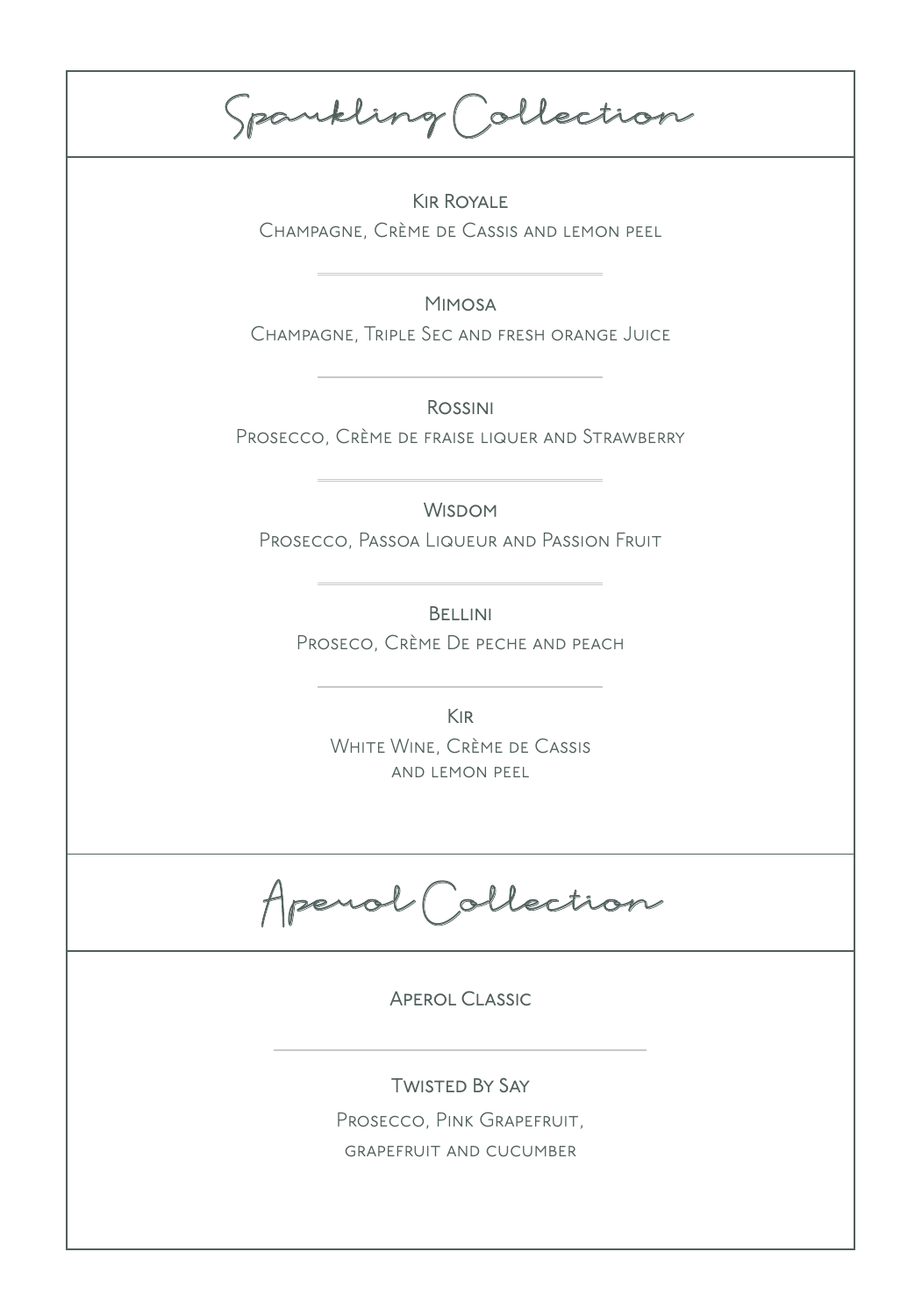| tantens                                                                                                                                 |  |
|-----------------------------------------------------------------------------------------------------------------------------------------|--|
| PINSA ΜΕ ΦΡΕΣΚΙΑ ΜΟΖΖΑRELLA, ΠΑΡΜΕΖΑΝΑ, ΡΕΡΡΕRONI ΚΑΙ ΤΟΜΑΤΙΝΙΑ<br>PINSA WITH FRESH MOZZARELLA, PARMESAN, PEPPERONI AND CHERRY TOMATOES |  |
| САRPACCIO ΑΠΟ ΛΑΒΡΑΚΙ ΜΕ ΜΕΣΟΓΕΙΑΚΑ ΜΥΡΩΔΙΚΑ, ΚΡΕΜΑ ΔΥΟΣΜΟΥ,<br><b>GRAPEFRUIT KAI FPANITA ME AFFOYPI KAI LIME</b>                       |  |
| SEA BASS CARPACCIO WITH MEDITERRANEAN HERBS, MINT CREAM,<br><b>GRAPEFRUIT AND CUCUMBER-LIME GRANITA</b>                                 |  |
| GNOCCHI ΜΕ ΣΠΑΝΑΚΙ, ΚΡΕΜΑ RICOTTA ΚΑΙ ΒΑΣΙΛΙΚΟ<br>GNOCCHI WITH SPINACH, RICOTTA CREAM AND BASIL                                         |  |
| PHILLY CHEESESTEAK SANDWICH ME ZOYMEPO MOZXAPAKI,<br>ΜΑΡΜΕΛΑΔΑ ΤΟΜΑΤΑΣ ΚΑΙ ΤRUFFLE ΜΑΥΟ                                                 |  |
| PHILLY CHEESESTEAK SANDWICH WITH JUICY VEAL,<br>TOMATO JAM AND TRUFFLE MAYO                                                             |  |
| OPEN-FACE BAGEL SANDWICH ΜΕ ΣΟΛΟΜΟ ΜΑΡΙΝΕ, ΑΓΓΟΥΡΙ,<br>ΨΗΤΑ ΚΟΛΟΚΥΘΑΚΙΑ ΚΑΙ ΧΡΕΝΟ                                                       |  |
| Open-face bagel sandwich with marinated salmon, cucumber,<br>ROASTED ZUCCHINI AND HORSERADISH                                           |  |
| ΠΛΑΤΟ CHARCUTERIE, ΠΟΙΚΙΛΙΑ ΕΠΙΛΕΓΜΕΝΩΝ ΤΥΡΙΩΝ ΚΑΙ ΑΛΛΑΝΤΙΚΩΝ                                                                           |  |
| CHARCUTERIE BOARD, ASSORTMENT OF SELECTED CHEESES<br>AND CURED MEATS                                                                    |  |
| ΤΑΡΤΑ ΗΜΕΡΑΣ                                                                                                                            |  |
| TART OF THE DAY                                                                                                                         |  |
|                                                                                                                                         |  |
| $\Psi$ <sup><math>\Omega</math></sup> $\overline{\Omega}$ – AMUSE-BOUCHE<br><b>BREAD - AMUSE-BOUCHE</b>                                 |  |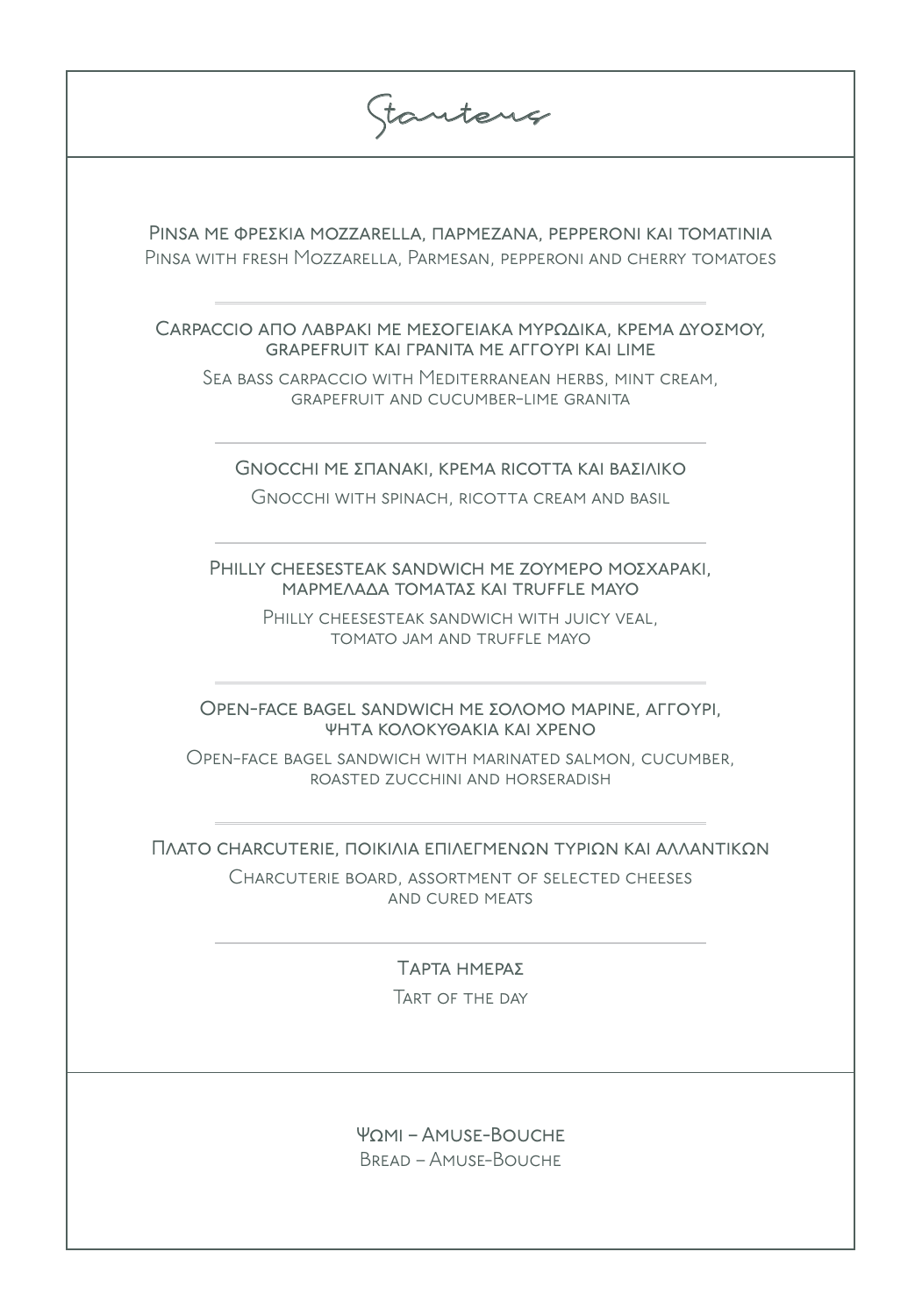| alade                                                                                                                                                                                                                                                    |
|----------------------------------------------------------------------------------------------------------------------------------------------------------------------------------------------------------------------------------------------------------|
| ΣΑΛΑΤΑ CAESAR'S ME ICEBERG, ΚΡΟΥΤΟΝ, ΚΑΠΝΙΣΤΟ ΜΠΕΙΚΟΝ<br>ΚΑΙ ΕΠΙΛΟΓΗ ΑΠΟ ΖΟΥΜΕΡΟ ΦΙΛΕΤΟ ΚΟΤΟΠΟΥΛΟ Ή ΨΗΤΕΣ ΓΑΡΙΔΕΣ<br>CAESAR SALAD WITH ICEBERG, CROUTONS AND SMOKED BACON,<br>WITH AN OPTION OF JUICY CHICKEN FILLET OR ROASTED SHRIMP                   |
| ΔΡΟΣΕΡΗ ΠΡΑΣΙΝΗ ΣΑΛΑΤΑ ΜΕ ΚΑLΕ, ΑΒΟΚΑΝΤΟ, ΠΑΝΤΖΑΡΙ,<br><b>ΤΡΑΓΑΝΗ ΚΙΝΟΑ ΚΑΙ VINAIGRETTE ΓΛΥΚΙΑΣ ΜΟΥΣΤΑΡΔΑΣ</b><br>COOL GREEN SALAD WITH KALE, AVOCADO, BEETS, CRISPY QUINOA AND SWEET MUSTARD VINAIGRETTE                                                |
| <b>BUFALA CAPRESE ME ΧΕΙΡΟΠΟΙΗΤΟ ΠΕΣΤΟ ΒΑΣΙΛΙΚΟΥ, ΤΣΑΠΕΛΕΣ,</b><br>ΚΡΕΜΑ ΡΟΚΑΣ ΚΑΙ ΓΛΑΣΟ ΡΑΚΟΜΕΛΟ<br>BUFALA CAPRESE WITH HOMEMADE BASIL PESTO, FIGS,<br>ROCKET CREAM AND RAKOMELO GLAZE                                                                  |
| ΣΑΛΑΤΑ ΝΙÇΟΙΣΕ ΜΕ ΚΑΡΔΙΕΣ ΜΑΡΟΥΛΙΟΥ, ΦΙΛΕΤΟ ΤΟΝΟΥ ΣΧΑΡΑΣ,<br>ΦΑΣΟΛΑΚΙΑ ΜΑΝGΕΤΟUT, ΑΝΤΖΟΥΓΙΑ, ΠΑΤΑΤΕΣ VITELΟΤΤΕ ΚΑΙ ΑΥΓΟ ΠΟΣΕ<br>NICOISE SALAD WITH LETTUCE HEARTS, GRILLED TUNA FILLET,<br>MANGETOUT PEAS, ANCHOVIES, VITELOTTE POTATOES AND POACHED EGG |
| ΕΛΛΗΝΙΚΗ ΣΑΛΑΤΑ ΜΕ ΚΡΙΤΑΜΟ, ΦΡΕΣΚΙΑ ΡΙΓΑΝΗ, ΠΑΞΙΜΑΔΙ ΧΑΡΟΥΠΙΟΥ,<br>ΓΛΙΣΤΡΙΔΑ ΚΑΙ ΑΡΣΕΝΙΚΟ ΝΑΞΟΥ<br>GREEK SALAD WITH SEA FENNEL, FRESH OREGANO, CAROB RUSK, PURSLANE<br>AND ARSENIKO CHEESE FROM NAXOS                                                    |
| Pasta - Risotti                                                                                                                                                                                                                                          |
| RIGATONI CAPONATA ΜΕ ΒΑΣΙΛΙΚΟ, ΦΡΕΣΚΙΑ ΜΟΤΣΑΡΕΛΑ, ΦΙΣΤΙΚΙ ΑΙΓΙΝΗΣ ΚΑΙ BALSAMIC GLAZE<br>RIGATONI CAPONATA WITH BASIL, FRESH MOZZARELLA, AEGINA PISTACHIOS AND BALSAMIC GLAZE                                                                             |
| ΠΑΠΑΡΔΕΛΕΣ ΜΕ ΚΡΕΜΑ PORCINI, ΠΑΡΜΕΖΑΝΑ ΚΑΙ ΦΙΛΕΤΟ ΚΟΤΟΠΟΥΛΟ ΜΕ CAJUN<br>PAPPARDELLE WITH PORCINI CREAM, PARMESAN AND CHICKEN FILLET WITH CAJUN                                                                                                           |
| LINGUINE AL PESTO ME ΓΑΡΙΔΕΣ ΣΧΑΡΑΣ ΚΑΙ ΓΛΥΚΟ CHILLI<br>LINGUINE AL PESTO WITH GRILLED SHRIMP AND SWEET CHILLI                                                                                                                                           |

ΡΙΖΟΤΟ ΗΜΕΡΑΣ / RISOTTO OF THE DAY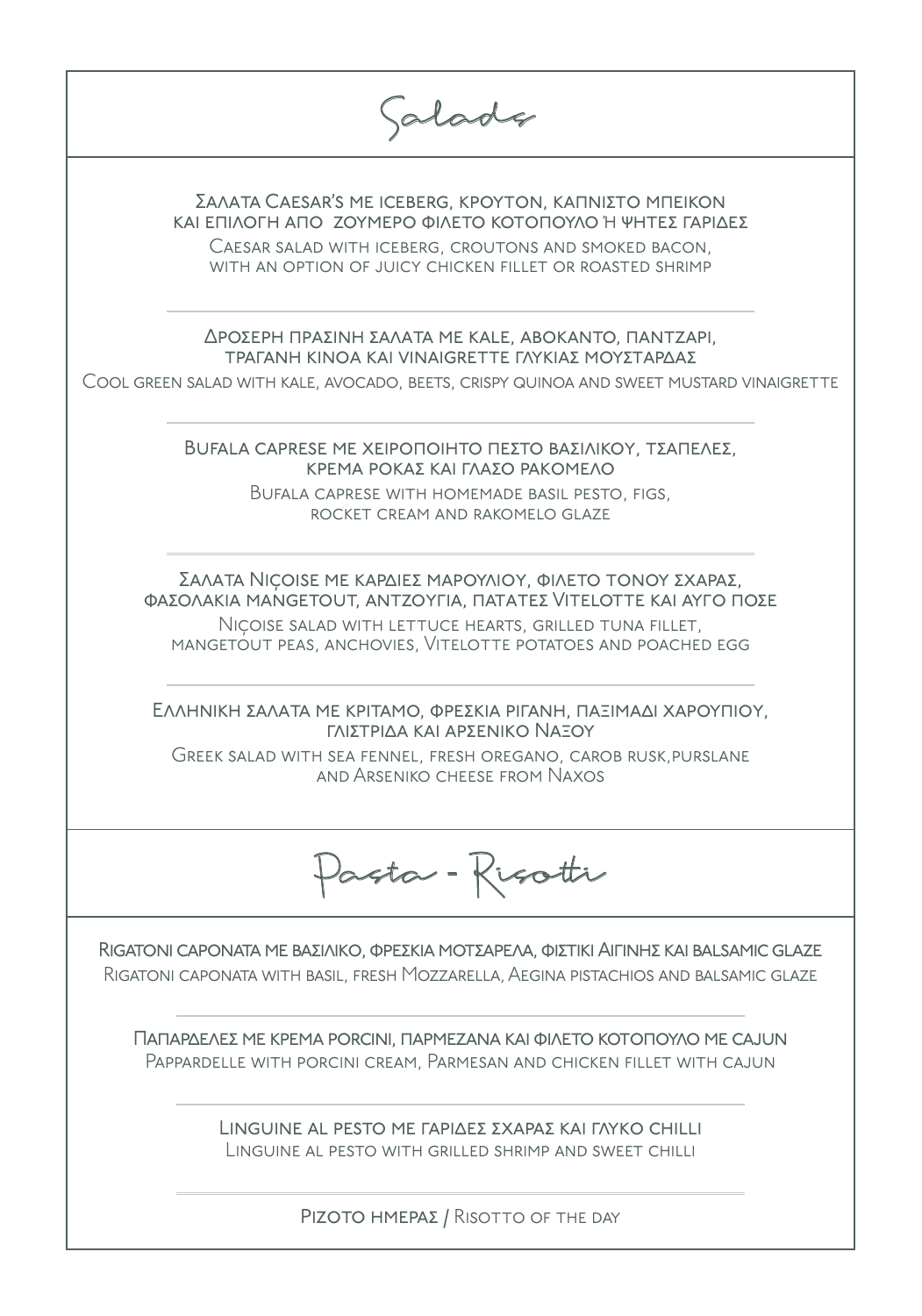Signature courses

BURGER ΦΡΕΣΚΟΥ ΤΟΝΟΥ ΜΕ WASABI ΜΑΥΟ, ΦΡΕΣΚΟ ΚΟΛΙΑΝΔΡΟ ΚΑΙ ΓΛΥΚΟ ΤΣΙΛΙ RELISH. ΣΕΡΒΙΡΕΤΑΙ ΜΕ ΠΑΤΑΤΕΣ WEDGES ΚΑΙ ΔΡΟΣΕΡΗ COLESLAW

Fresh tuna burger with wasabi mayo, fresh coriander and sweet chilli relish. Served with potato wedges and crisp coleslaw

BLACK ANGUS BEEF BURGER ΜΕ ΤΟΜΑΤΑ, ΚΑΡΑΜΕΛΩΜΕΝΟ ΚΡΕΜΜΥΔΙ, ΚΑΠΝΙΣΤΟ ΜΠΕΙΚΟΝ, MARROWNAISE ΚΑΙ ΓΡΑΒΙΕΡΑ ΚΡΗΤΗΣ. ΣΕΡΒΙΡΕΤΑΙ ΜΕ ΠΑΤΑΤΕΣ WEDGES ΚΑΙ ΔΡΟΣΕΡΗ COLESLAW

Black Angus beef burger with tomato, caramelized onion, smoked bacon, marrownaise and Cretan Graviera cheese. Served with potato wedges and crisp coleslaw

ΣΟΛΟΜΟΣ ΣΧΑΡΑΣ ΜΕ ΨΗΤΑ ΣΠΑΡΑΓΓΙΑ, ΤΡΑΓΑΝΗ ΣΑΛΑΤΑ ΜΕ FLAKES ΛΑΧΑΝΙΚΩΝ ΚΑΙ ΡΟΚΑ ΣΕ ΑΡΩΜΑΤΙΚΟ ΛΑΔΟΛΕΜΟΝΟ

> Grilled salmon with roasted asparagus, crunchy salad with vegetable flakes and rocket in an aromatic olive oil-lemon dressing

### ΦΙΛΈΤΟ ΚΟΤΌΠΟΥΛΟ CORN-FED, ΚΡΈΜΑ ΑΒΟΚΑΝΤΌ ΜΕ ΔΥΟΣΜΟ. HASH BROWN ΠΑΤΑΤΕΣ ΚΑΙ ΣΑΛΤΣΑ VERDE

Corn-fed chicken fillet, avocado cream with mint, hash brown potatoes and salsa verde.

ΦΙΛΕΤΟ ΜΟΣΧΟΥ ΜΕ ΤΕΡΙΝΑ ΠΑΤΑΤΑΣ, ΜΑΝΙΤΑΡΙΑ ΣΧΑΡΑΣ, ΜΙΚΡΑ ΚΑΡΟΤΑ ΓΛΑΣΕ ΚΑΙ JUS MARSALA

Beef fillet with potato terrine, grilled mushrooms, glazed baby carrots and Marsala Jus

> ΦΡΕΣΚΟ ΨΑΡΙ ΗΜΕΡΑΣ Fresh fish of the day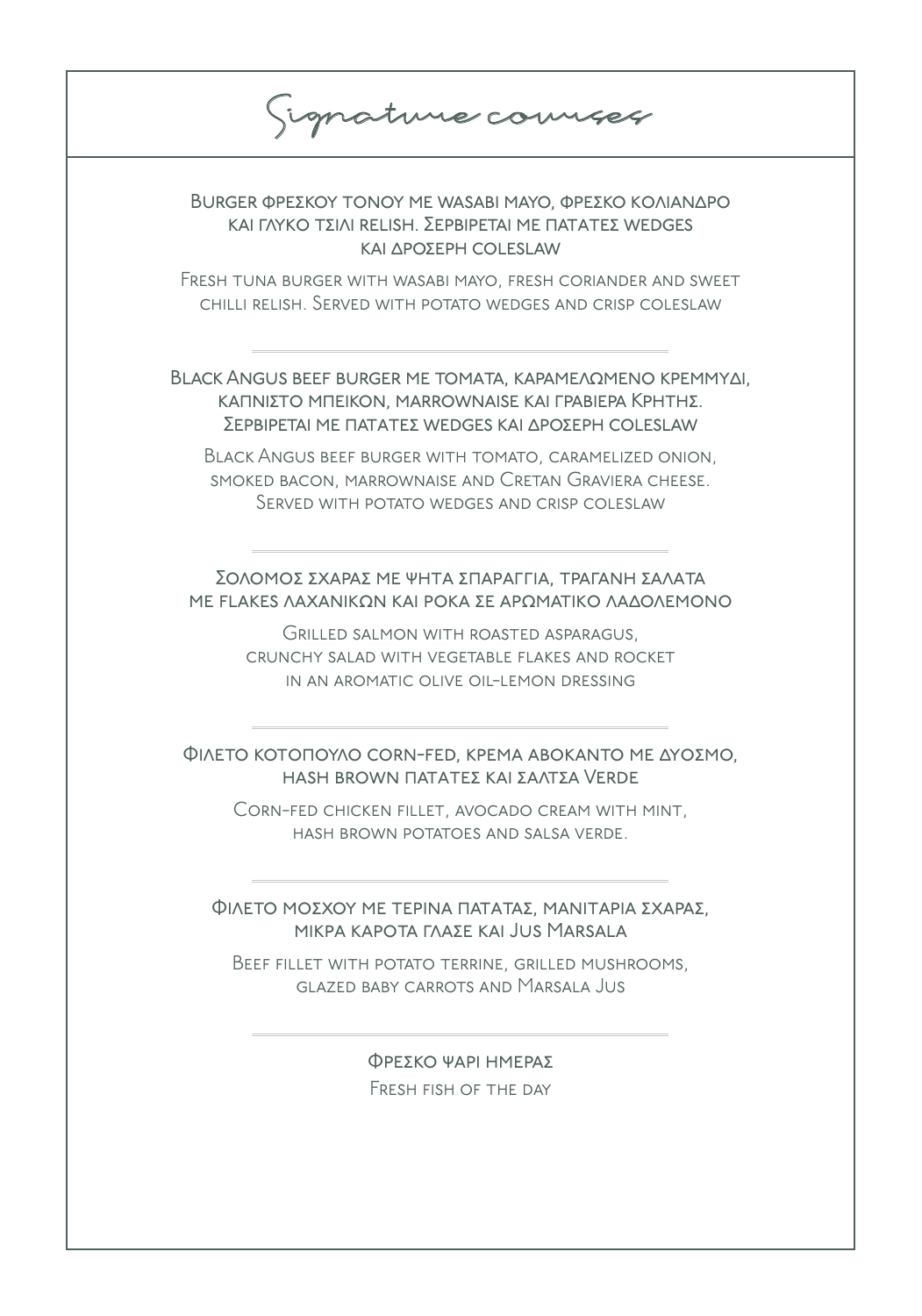Desserts

ΑΦΡΑΤΗ ΚΡΕΜΑ ΛΕΜΟΝΙ, ΚΑΡΑΜΕΛΩΜΕΝΟΣ ΑΝΑΝΑΣ,ΠΡΑΛΙΝΑ φοΥΝΤΟΥΚΙΟΥ ΚΑΙ ΧΩΜΑ ΛΕΥΚΗΣ ΣΟΚΟΛΑΤΑΣ

Fluffy lemon cream, caramelized pineapple, hazelnut praline and white chocolate soil

ΡΑRFAIT ΜΕ ΘΥΜΑΡΙΣΙΟ ΜΕΛΙ, ΑΜΥΓΔΑΛΟΠΙΤΑ ΣΥΡΟΥ, COULIS ΡΟΔΑΚΙΝΟ ΜΕ ΒΑΣΙΛΙΚΟ ΚΑΙ ΠΟΥΔΡΑ RASPBERRY

Parfait with thyme honey, almond pie of Syros island, peach coulis with basil and raspberry powder

ΚΡΕΜΑ ΓΙΑΟΥΡΤΙ ΣΕ DACQUOISE ΒΑΝΙΛΙΑΣ, NAMELAKA ΤΡΙΑΝΤΑΦΥΛΛΟ και αφρό ΜαΣΤΙΧΑΣ Χίον

> YOGURT CREAM ON A VANILLA DACQUOISE, ROSE NAMELAKA and Chios mastiha foam

CHOUX AU CRAQUELIN ΜΕ ΣΟΚΟΛΑΤΑ ΓΑΛΑΚΤΟΣ ΣΕ ΥΦΕΣ και πατοτο φιΣτικι ΑιΓίΝΗΣ

Choux au craquelin with milk chocolate in textures and Aegina pistachio ice cream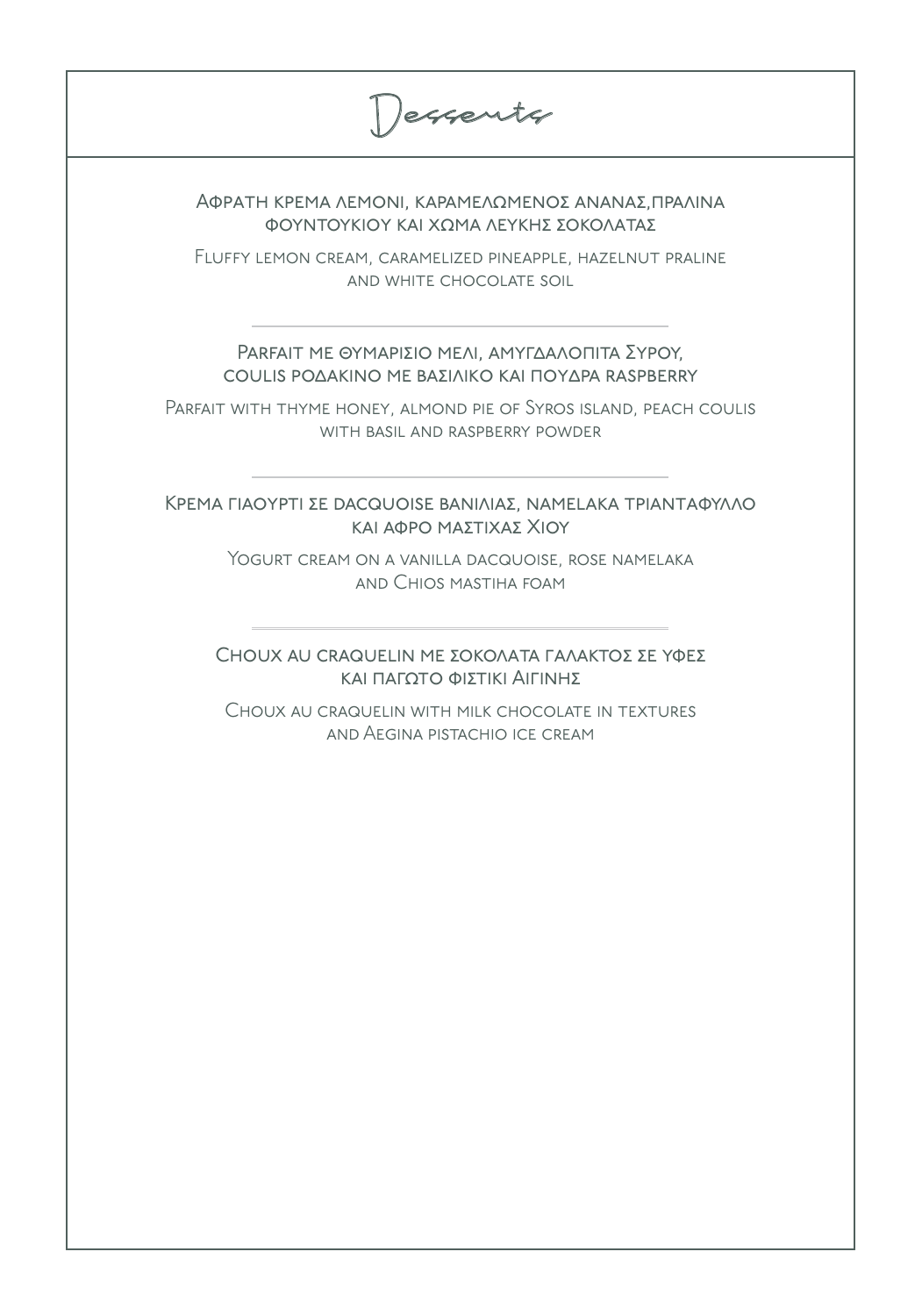Spirits

### **WHISKEY** BLENDED

SCOTLAND

Johnnie Walker

Red

Johnnie Walker

Black

Johnnie Walker

Blue

**HAIG** 

Dewar's White Label

Dimple 12y

Chivas 12y

### SINGLE MALT

SCOTLAND

Cardhu 12y

LAGAVULIN 12Y

Oban 14y

Macallan Double Cask 12y

> USA Jack Daniel's

# BOURBON

**USA** Maker's Mark Bourbon RUM

VENEZUELA Pampero Blanco

Pampero Especial

Diplomatico Reserva **EXCLUSIVA** 

> BERMUDA Goslings Black **SEAL BLACK**

**CUBAN** Havana Club Anejo 7y

> JAMAICAN Captain Morgan **SPICED GOLD**

# VODKA

**STOLICHNAYA** 

**BELVEDERE** 

Tito's Handmade

**ABSOLUT** 

Grey Goose

GIN

**TANQUERAY** 

Tanqueray Ten

Beefeater 24 Year

Hendrick's

**BULLDOG** 

Old Sport's (Greek)

## **TEQUILA**

MEXICO

Jose Cuervo Silver

Jose Cuervo Gold

Jose Cuervo Tradicional **REPOSADO** 

Don Julio Blanco

Don Julio Anejo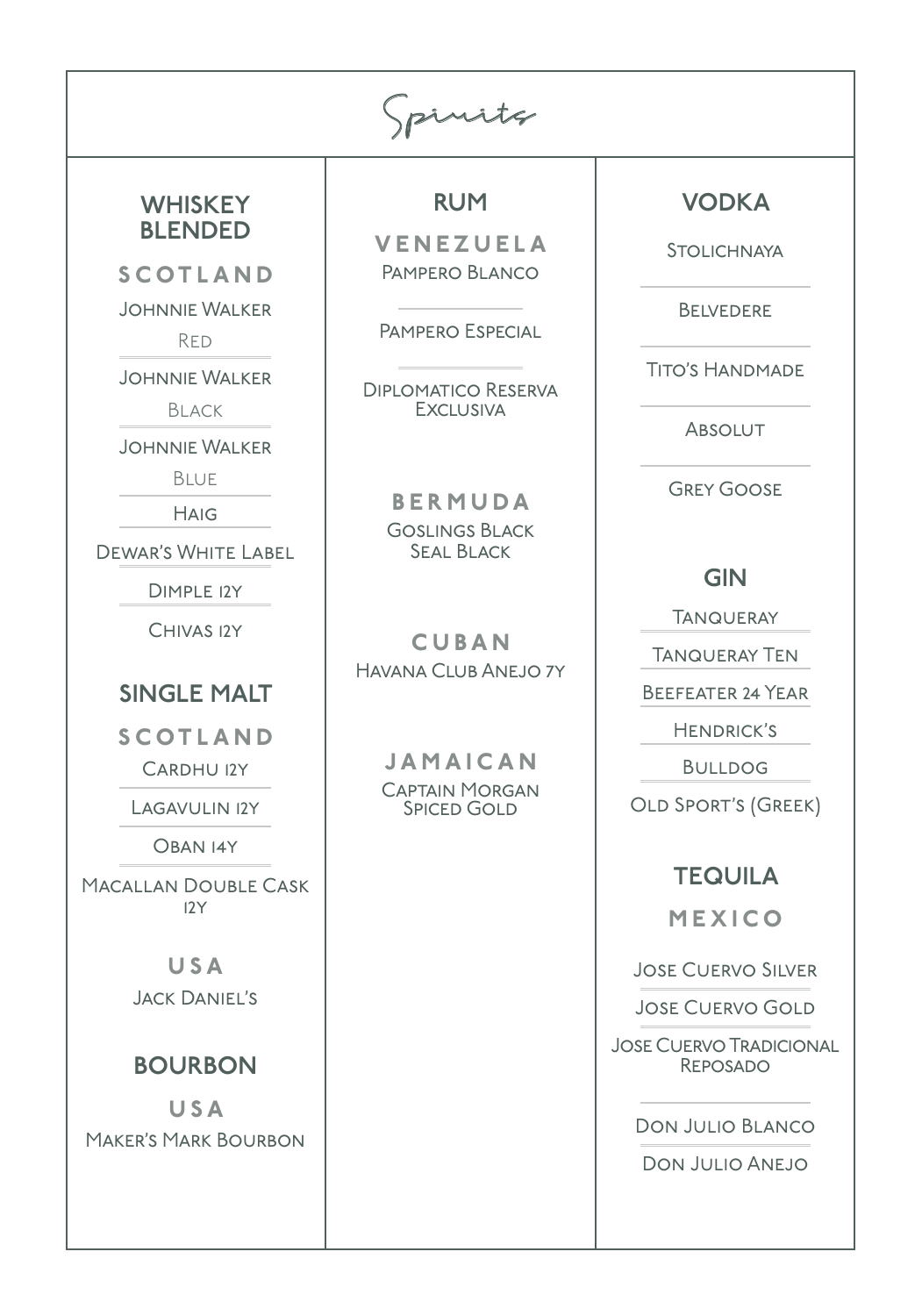| Cognac-frandy                                                                                                                                      |                                                                                                                                                                                                                       |  |  |  |  |  |
|----------------------------------------------------------------------------------------------------------------------------------------------------|-----------------------------------------------------------------------------------------------------------------------------------------------------------------------------------------------------------------------|--|--|--|--|--|
| <b>CALVADOS MICHEL BIRON</b><br>METAXA $5*$<br><b>METAXA RESERVA</b><br>COURVOISIER V.S.                                                           | MARTELL V.S.<br><b>HENNESSY</b><br>VS <sub>1</sub><br><b>REMY MARTIN</b><br>V.S.O.P.                                                                                                                                  |  |  |  |  |  |
| h) ines by the glass                                                                                                                               |                                                                                                                                                                                                                       |  |  |  |  |  |
| <b>INTERNATIONAL</b><br><b>FORTANT DE FRANCE</b><br><b>WHITE</b><br><b>ROSE</b><br><b>RED</b><br>CHARDONNAY<br><b>MERLOT</b><br><b>MERLOT</b>      | <b>HELLAS</b><br>ΚΤΗΜΑ ΜΟΥΣΩΝ, '9' / MOYSON ESTATE, '9'<br><b>WHITE</b><br><b>ROSE</b><br><b>RED</b><br>SAUVIGNON BLANC,<br><b>CABERNET SAUVIGNON,</b><br>SYRAH.<br>TREBBIANO, ASSYRTIKO   MOUCHTARO<br>MERLOT, SYRAH |  |  |  |  |  |
| revitiva                                                                                                                                           |                                                                                                                                                                                                                       |  |  |  |  |  |
| <b>ITALY</b><br>MARTINI DRY, ROSSO, BIANCO<br><b>CAMPARI</b><br>APPEROL<br><b>CARPANO FORMULA ANTICA</b><br><b>FRANCE</b><br><b>NOILY PRAT DRY</b> | <b>SHERRY - PORT</b><br><b>PORT SANDEMAN RUBY</b><br>PORT RAMOS PINTO ADRIANO<br><b>RESERVA</b><br><b>VISANTO SANTORINI</b><br><b>SHERRY LUSTAU PX SAN EMILIO</b><br><b>AMARO AVERNA</b>                              |  |  |  |  |  |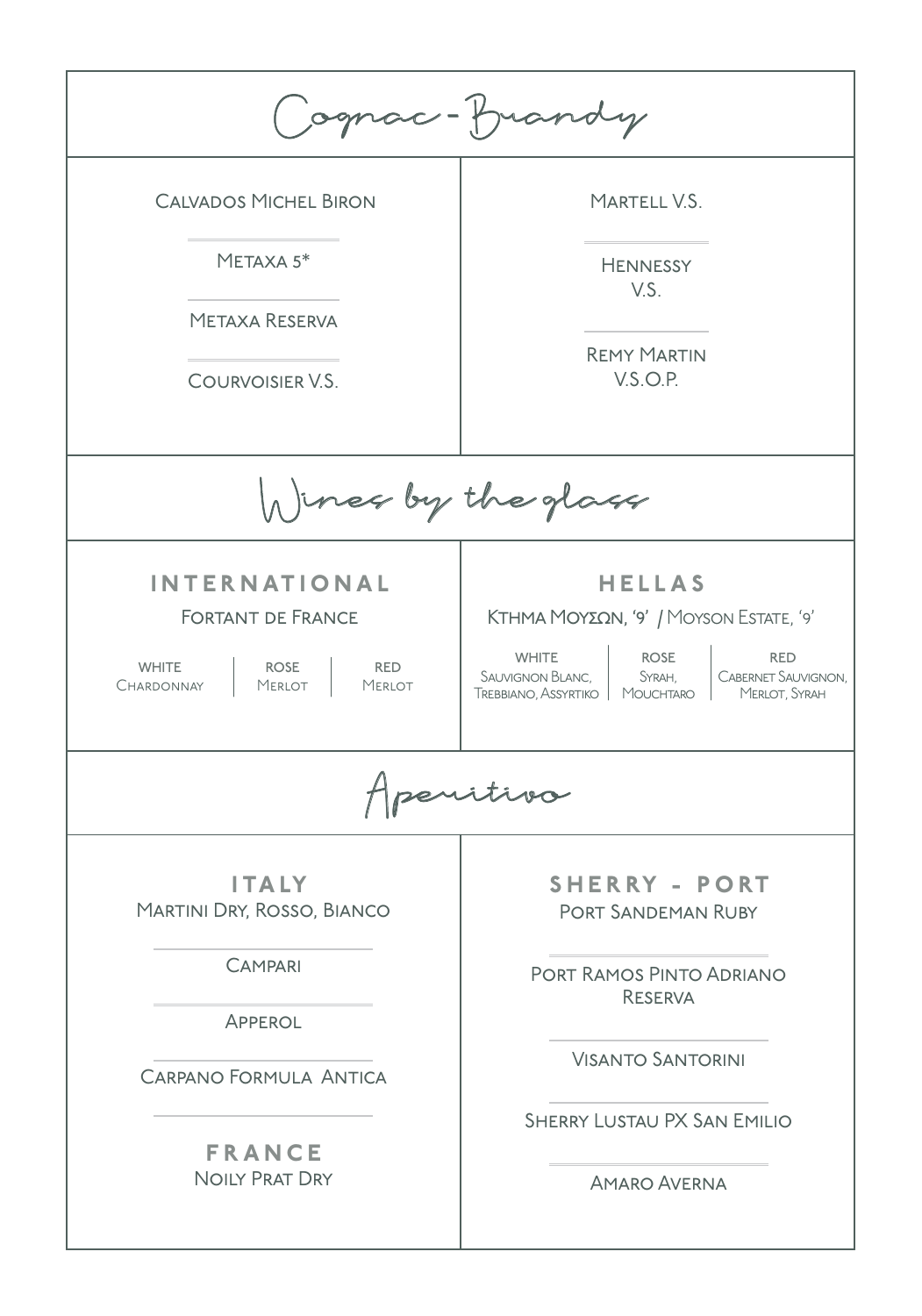|                                                              | gestives                                                                                                      |  |
|--------------------------------------------------------------|---------------------------------------------------------------------------------------------------------------|--|
| <b>DRY MARTINI</b><br>NEVER SHAKE IT ALWAYS STIR IT          | <b>JAGERMEISTER</b><br><b>FERNET BRANCA</b><br><b>SKINOS MASTIHA</b><br><b>HELLAS</b>                         |  |
| <b>ESPRESSO MARTINI</b>                                      |                                                                                                               |  |
| PASSIONFRUIT MARTINI                                         |                                                                                                               |  |
| <b>DAIQUIRI</b><br>CLASSIC   STRAWBERRY<br>MANGO   RASPBERRY | LIMONCELLO<br><b>ISOLABELLA</b>                                                                               |  |
| $-0.33L -$                                                   | Juzo - Tsipo                                                                                                  |  |
| <b>BECK'S BLUE</b><br>ALCOHOL-FREE)                          | <b>DARK CAVE ΤΣΙΠΟΥΡΟ ΤΣΙΛΙΛΗ</b><br><b>DARK CAVE TSIPOURO TSILILI</b><br><b>DIGESTIVE</b>                    |  |
| ΝΗΣΟΣ<br><b>Nissos</b>                                       | <b>GRAPPA NONINO</b>                                                                                          |  |
| <b>FISCHER</b>                                               | <b>GRAPPA NONINO</b><br><b>CHARDONNAY - YELLOW LABEL</b><br>ΤΣΙΠΟΥΡΟ ΜΑΥΡΟ ΡΟΔΟ<br><b>TSIPOURO MAVRO RODO</b> |  |
| <b>HEINEKEN</b>                                              |                                                                                                               |  |
| <b>MCFARLAND</b>                                             | <b>OYZO BAPBAFIANNH MITAE</b><br><b>OUZO BARBAYANNI BLUE</b>                                                  |  |
| <b>STELLA ARTOIS</b>                                         | ΟυΖΟ ΒΑΡΒΑΓΙΑΝΝΗ ΠΡΑΣΙΝΟ<br><b>OUZO BARBAYANNI GREEN</b>                                                      |  |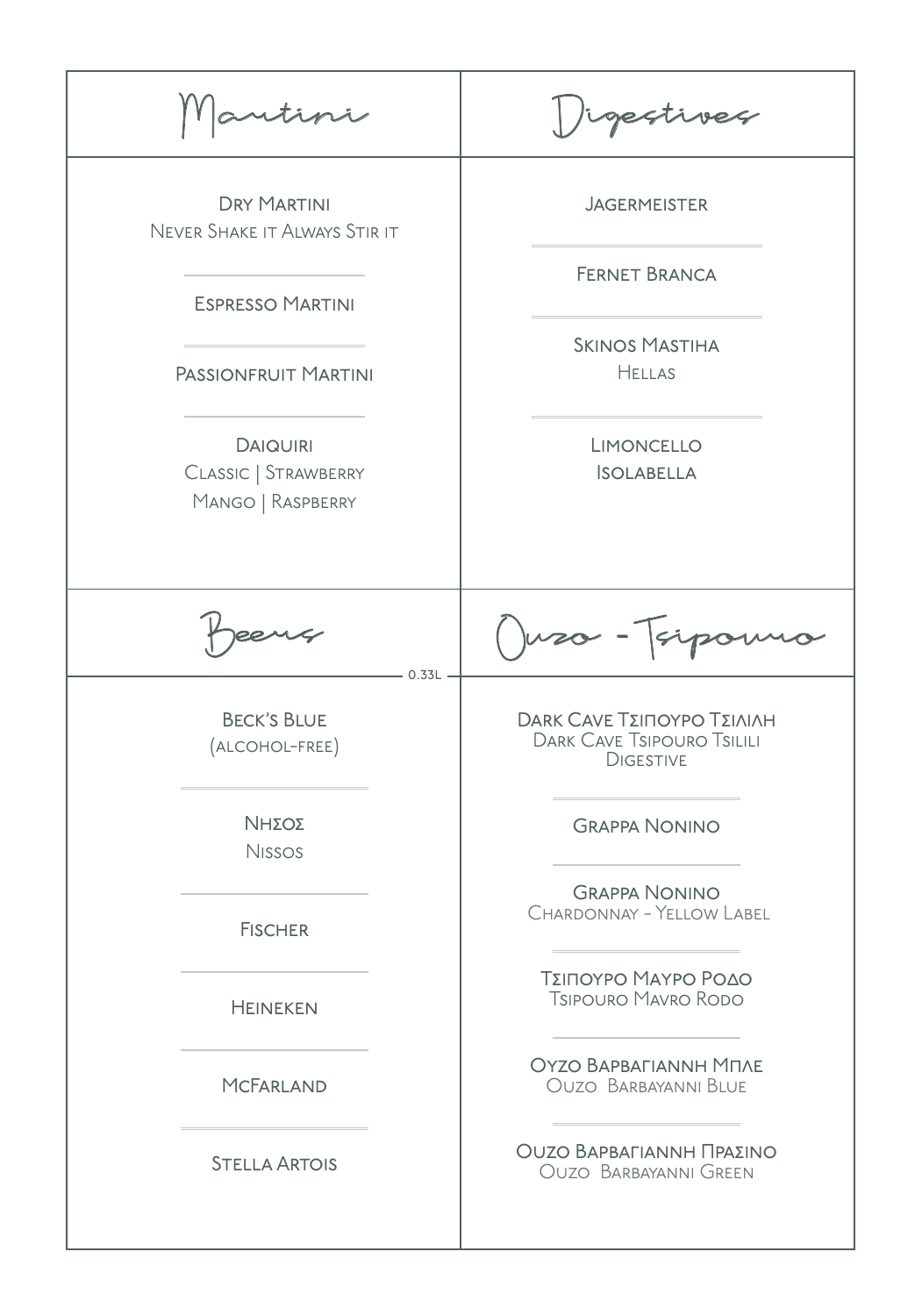Premium Mixers Pink Grapefruit Cucumber n Basil Bergamot n Mandarin Ginger Beer **TONIC** FEVER TREE SLIM LINE TONIC Coca Cola | Cola Zero SPRITE Fanta Orange | Lemonade Tonic Schweppes Soda Schweppes **REDBULL** Soft Drinks Chocolates Tea selections ΠΟΡΤΟΚΑΛΙ | ΛΕΜΟΝΙ | ΑΝΑΝΑΣ **CRANBERRY** Orange | Lemon | Pineapple **CRANBERRY** ΝΤΟΜΑΤΟΧΥΜΟΣ PERUVIANA Red Tomato Juice Peruviana 0.2l ΦΥΣΙΚΟΣ ΧΥΜΟΣ ΠΟΡΤΟΚΑΛΙ / ΛΕΜΟΝΙ Fresh Orange / Lemon Juice ΦΥΣΙΚΟΣ ΧΥΜΟΣ ΑΝΑΜΕΙΚΤΟΣ Fresh Mixed Juice **SMOOTHIES** ΖεΣΤΟ ΤΣΑΙ Hot Tea Κργο ΤΣΑΙ Ice Tea ΣΟΚΟΛΑΤΑ ΖΕΣΤΗ | ΚΡΥΑ HOT | COLD CHOCOLATE **MILKSHAKE** 0.25L - 0.25L Juices Fresh Juices ΓΑΛΑ ΑΜΥΓΔΑΛΟΥ / ΚΑΡΥΔΑΣ / ΣΟΓΙΑΣ Almond / Coconut / Soy Milk